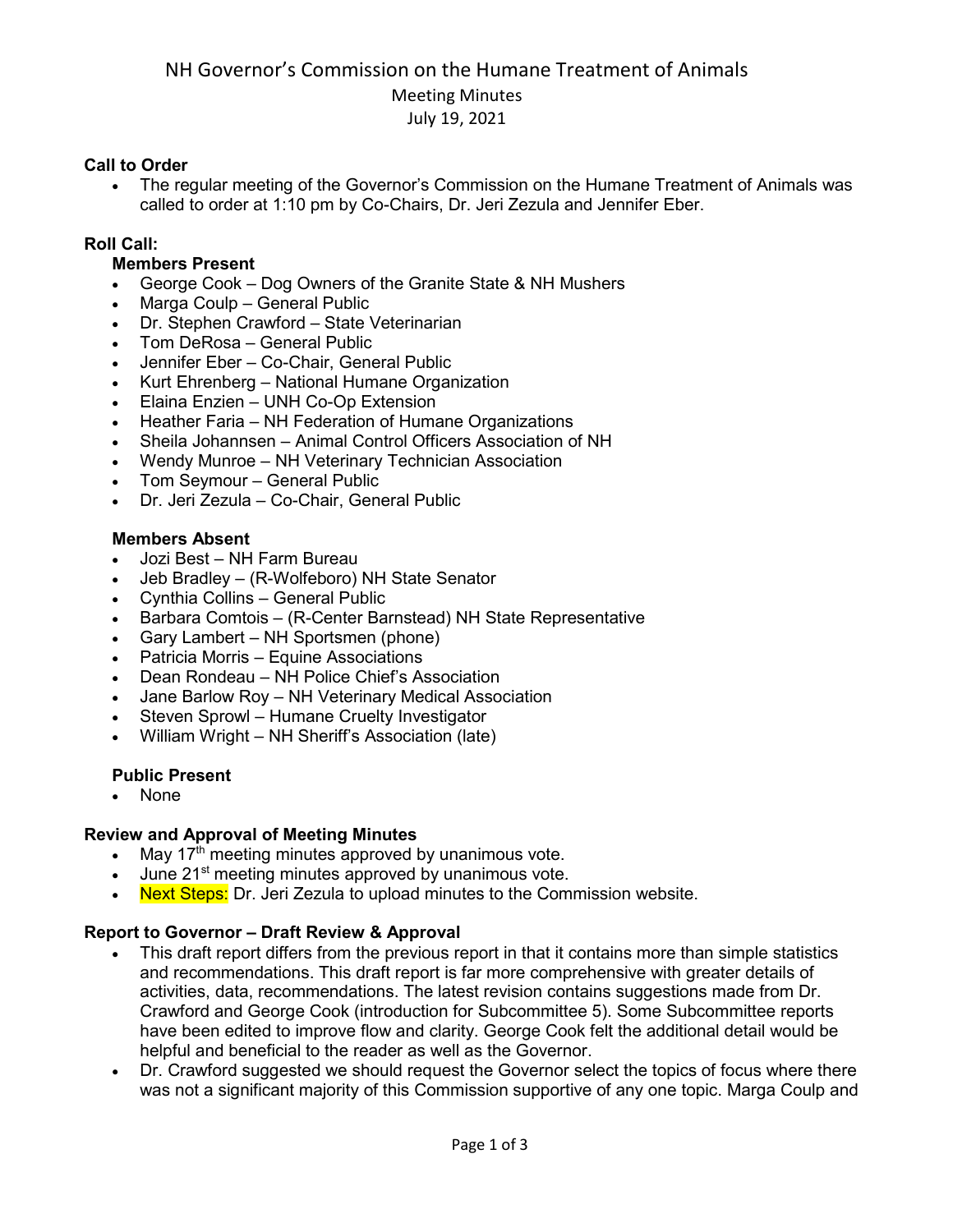# NH Governor's Commission on the Humane Treatment of Animals Meeting Minutes July 19, 2021

Tom Seymour agreed with idea. Dr. Crawford volunteered to assist in writing the language for such a proposal.

- Jennifer Eber questioned if we can identify web statistics to see how often and how many have viewed the manual and reports posted. Dr. Zezula cautioned that the data would include police academy "clicks" as this is part of the curricula. Dr. Crawford said we could also lean on Governor's Office Liaison for additional feedback.
- Tom DeRosa reminded everyone of the LSR period and the timelines for moving forward. Dr. Crawford, again, suggested we should go thru the Governor's office to determine when they would prefer to see the actions during this filing period (September) or next.
- Heather Faria was curious we didn't have a majority in favor of any specific topic. She wondered if there was a lack of understanding of topic and its impact. Perhaps ideas have not been fully developed for better understanding. Heather suggested we might benefit from more opportunity to improve commission understanding without overwhelming the commission. Jennifer Eber said she expects the Commission will have deeper and more meaningful discussions now that we are meeting in-person.
- Dr. Zezula led a discussion on the following proposed revisions:
	- $\circ$  Edit page 2
		- **•** remove number 1.
		- **•** revise number 2 to reflect the intent of the Executive Order,
		- and leave number 3 as is.
		- $\circ$  Edit pages 2 & 3
			- Remove lines 70-77.
		- $\circ$  Edit page 10
			- **Remove reference to "five" in line 214, as other agencies may well be involved.**
			- **EXECT:** Lines 228-234 were relocated from another section for improved flow.
		- $\circ$  Edit page 13
			- Revise "and" to read "an" on line 308.
		- o George Cook's Subcommittee 5 introduction report was reviewed and, with the exception of minor grammatical corrections, was approved.
- The above edits will be incorporated and the final draft report will be emailed to Commission members. Questions regarding who can vote on or object to this revision were addressed. Today's vote is to accept content alone. This revision will be subject to review and spelling / grammatical corrections. Those present at today's meeting may also comment if content does not reflect today's agreed upon content.
- Motion made by Shelia Johannesen to approve the report content with the above revisions. Dr. Crawford seconded the motion.
- The motion passed by unanimous vote.
- Next Steps: The draft report to be revised, as noted above. The revised draft will be emailed to each Commission member for review & comment.

### **New Cruelty Cases**

• Dr. Zezula reported on a case in Wolfeboro, NH where an individual is accused of killing and dismembering cats and kittens. More details are available from a news article on the Commission website.

### **Fall Meetings**

• Jennifer Eber will see if the second-floor conference room at the New Hampshire Department of Safety would be available going forward.